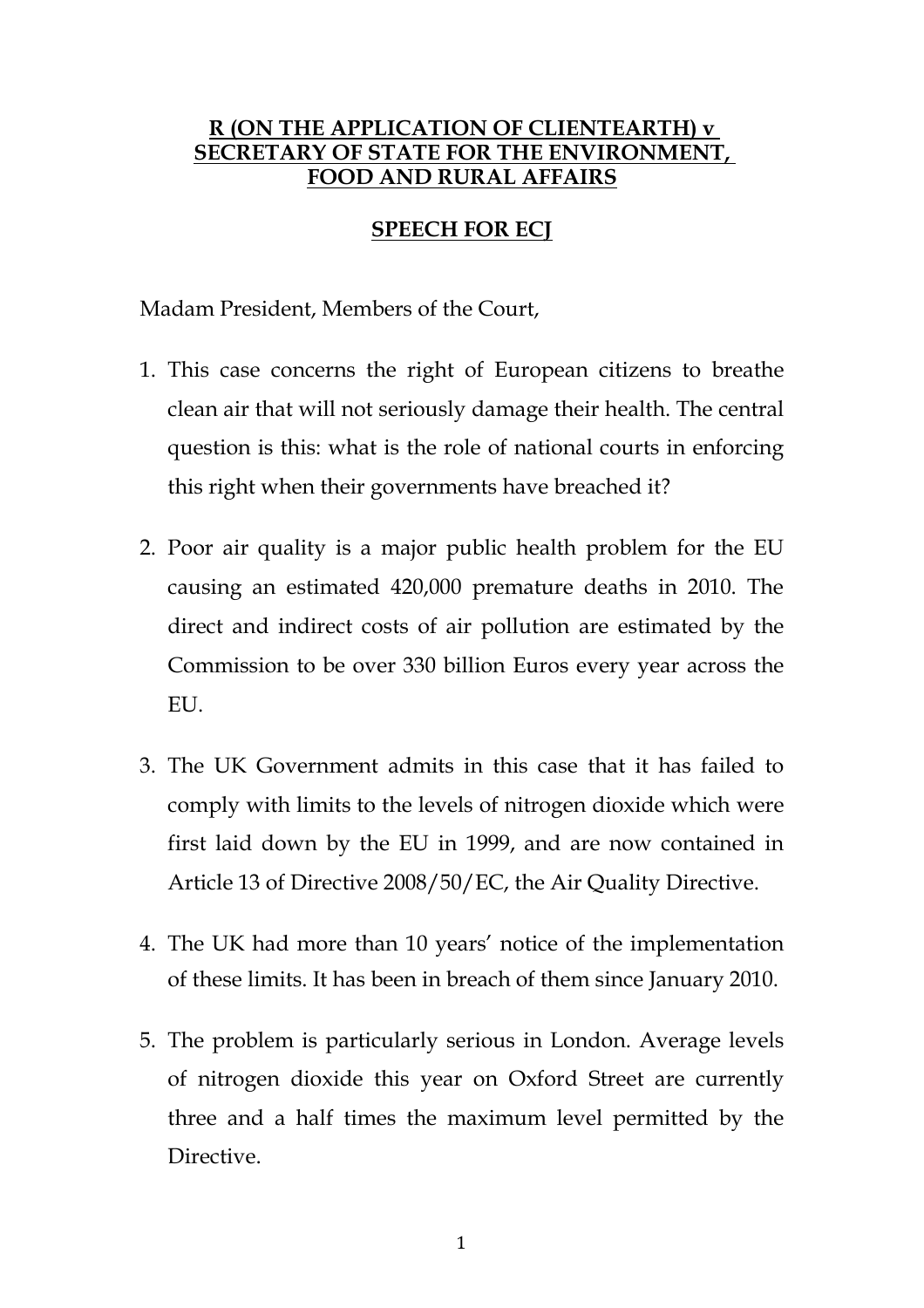- 6. But the problem is not confined to London. Yesterday, the UK government released revised projections for compliance with NO2 limits on the basis of its current, 2011, plan. These show that of the 43 zones and agglomerations in the UK, only 15 will comply by 2020. Five are expected to be still non-compliant in 2025. London, Birmingham and Leeds are expected to still be in breach in 2030. In effect, the UK does not foresee any time by which London Birmingham and Leeds will comply on its current plans.
- 7. The main source of nitrogen dioxide is road traffic pollution, particularly from diesel vehicles. Exposure to traffic pollution causes early deaths and hospital admissions from heart attacks, strokes and respiratory illness such as asthma. The UK's systemic breaches of air quality standards will expose a large proportion of its urban population to harmful levels of nitrogen dioxide for a period of decades. The result will be thousands of avoidable illnesses and deaths.
- 8. This is not the first time this Court has had to consider noncompliance by the UK with EU environmental legislation. See, for example, Case C-337/89 *Commission v United Kingdom* (drinking water) and Case C-56/90 *Commission v United Kingdom* (bathing water). The pattern is a familiar one: the UK is given ample advance notice of environmental standards. It does very little (or nothing) until shortly before the final deadline. It then claims that timely compliance is impossible and would have adverse economic consequences.
- 9. This Court's response has been clear and principled: EU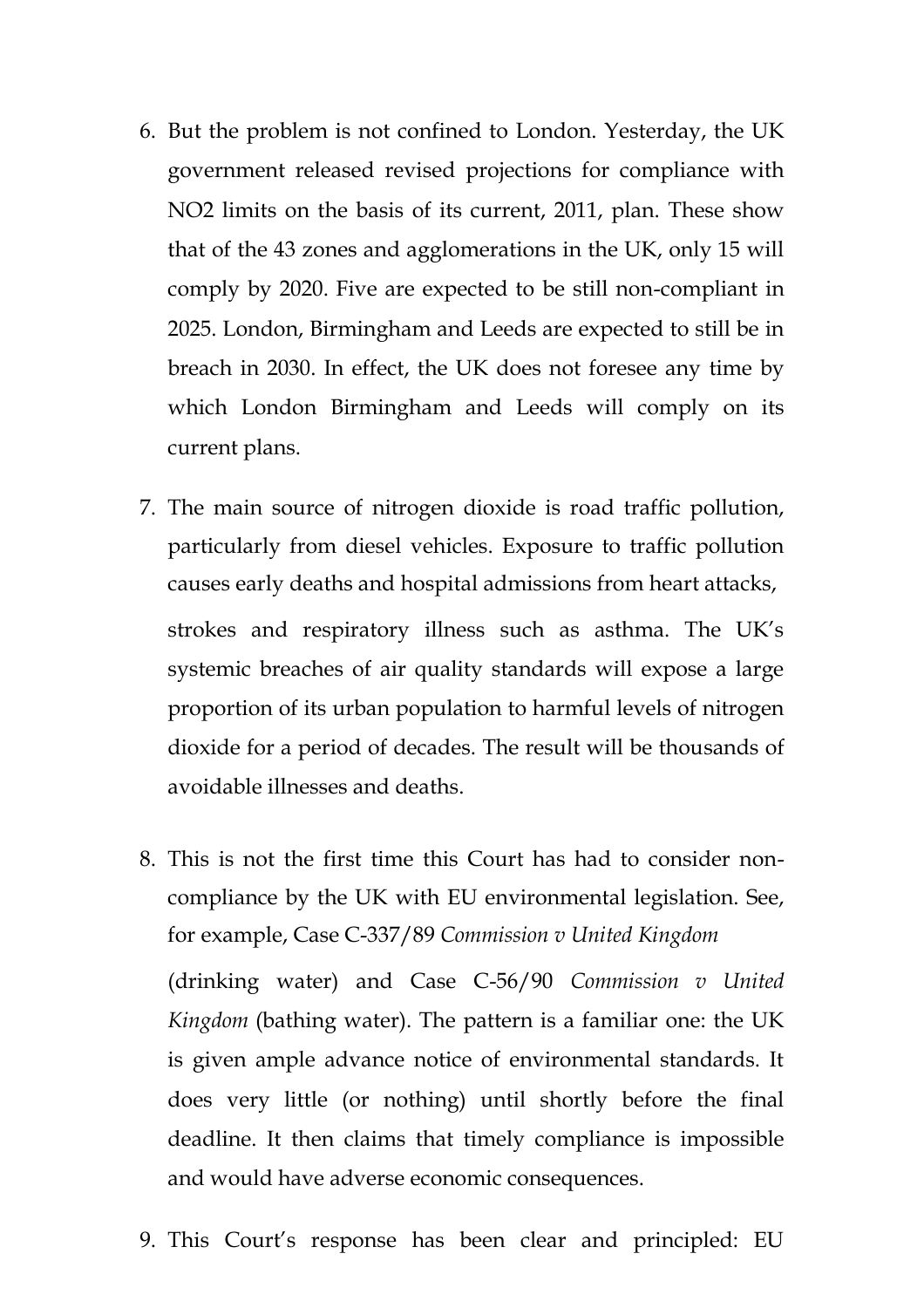environmental law standards are agreed and brought into force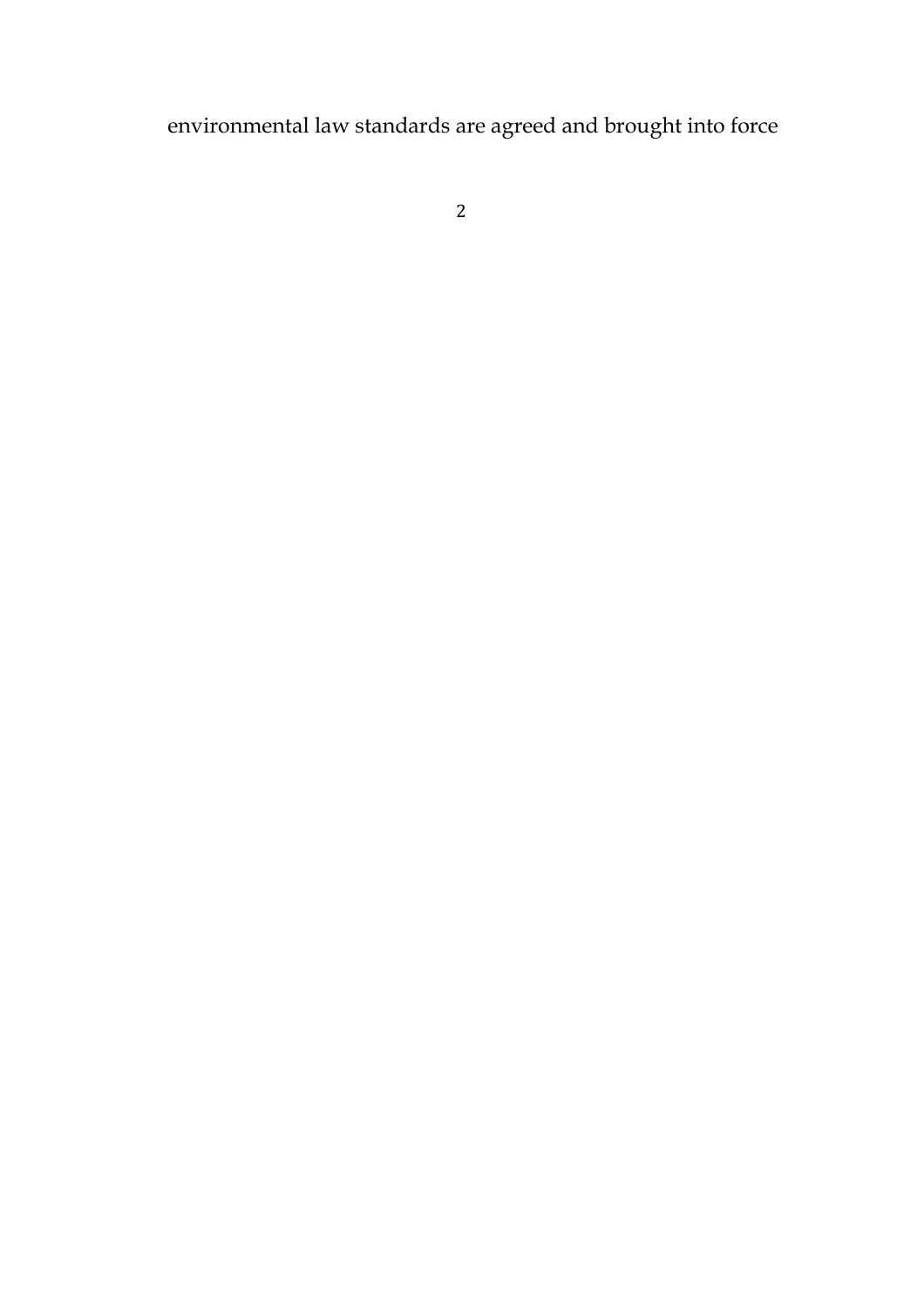after careful consideration and balancing of their feasibility, costs, and the overriding importance of safeguarding human health. It is not for a Member State to disregard them. The UK should not be permitted benefit from its choice to delay in implementing standards until the last moment. This would give it an unfair advantage over states which have made the effort, and incurred the costs, of loyal cooperation and the proper implementation of EU law

- 10. Neither can the fact that some other Member States have also failed to comply justify non-compliance by the UK. That too is a familiar picture, as the Commission has pointed out in its written observations, by reference to bathing water.
- 11. In any event, other Member States have taken early action to address diesel emissions which the UK has chosen not to take. As a result, they have significantly reduced their levels of nitrogen dioxide and are projected to achieve compliance with the Directive many years earlier than the UK.
- 12. Neither is non-compliance justified by the fact that the Commission has recognised compliance difficulties and offered assistance to Member States. Unless and until the Directive is amended by the EU legislature, Member States are obliged to comply with it. The Commission has, in fact, recently adopted a proposal for a new package of EU legislation on air pollution emissions: that package makes no change to the existing nitrogen dioxide limit values.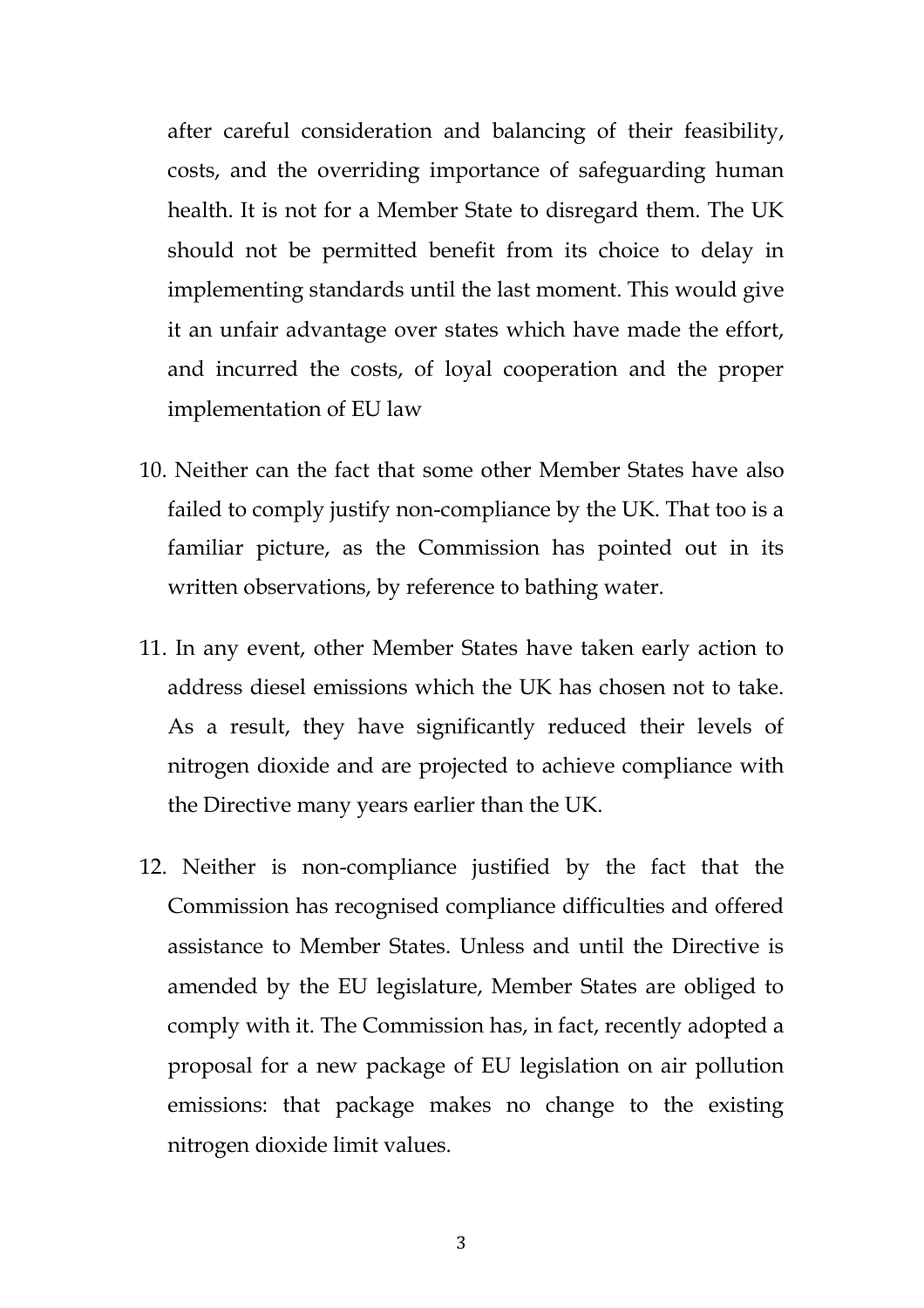- 13. The reality is that, having been unsuccessful in seeking amendments to the Directive in relation to nitrogen dioxide, the UK now seeks to be permitted to disregard its obligations, and to violate the limits set down by EU law with impunity. It contends that the national courts ought not to take action to prevent it from acting in this way, because of the costs of compliance. This approach undermines the rule of law.
- 14. The UK highlights in its written observations the claim that technical problems with European emissions standards for diesel vehicles have contributed to its compliance problems. Our response is as follows:
	- a. This issue is not before this Court. The national courts have not ruled upon it. It does not feature amongst the particular questions on the interpretation of EU law referred to this Court by the UK Supreme Court;
	- b. In any event, this Court has ruled in the case of *Commission v Italy* (Case C-68/11) that a breach of binding Directive limit values cannot be justified by a failure of EU policies to deliver anticipated reductions in pollution;
	- c. Finally, the UK has known about these issues since at least 2007, but has taken no meaningful action in response. On the contrary, current UK tax policy exacerbates the problem by incentivising the purchase of diesel vehicles, despite clear evidence that they are more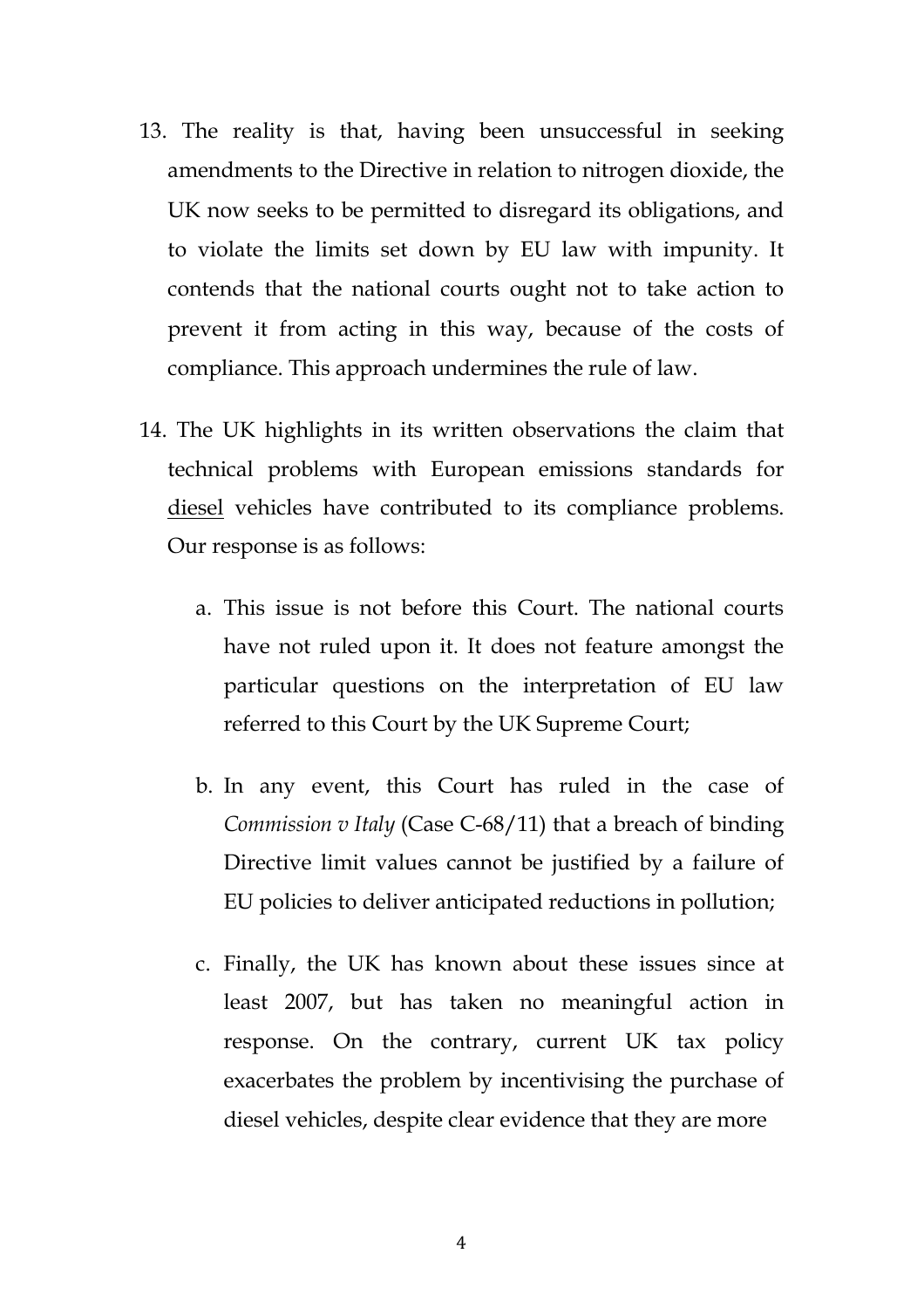polluting than petrol. In 2000, only 14% of new cars sold in the UK were diesel. By 2010 this had risen to 46%

### The questions referred

The first two questions referred relate to the Article 22 extension procedure. Given that the final date for any such extension, 1 January 2015, is imminent, those questions are now of limited relevance. We therefore focus our oral submissions on the third and fourth questions.

### *The Third Question*

- 15. Article 23 applies to the present case because the limit values for nitrogen dioxide have been exceeded by the UK, and no Article 22 extension has been sought.
- 16. The second subparagraph of Article 23(1) requires the UK to establish an air quality plan setting out a comprehensive range of additional measures to ensure that the exceedance period is kept as short as possible.
- 17. The purpose of the Directive would be undermined if Article 23 was interpreted so as to provide an easy way out for a Member State which has failed to comply with Articles 13 and 22.
- 18. There are five key points about the measures which must be included in a plan under Article 23.
- 19. First, the plan must be *comprehensive*: it must include all scientifically feasible measures to bring the infringement to an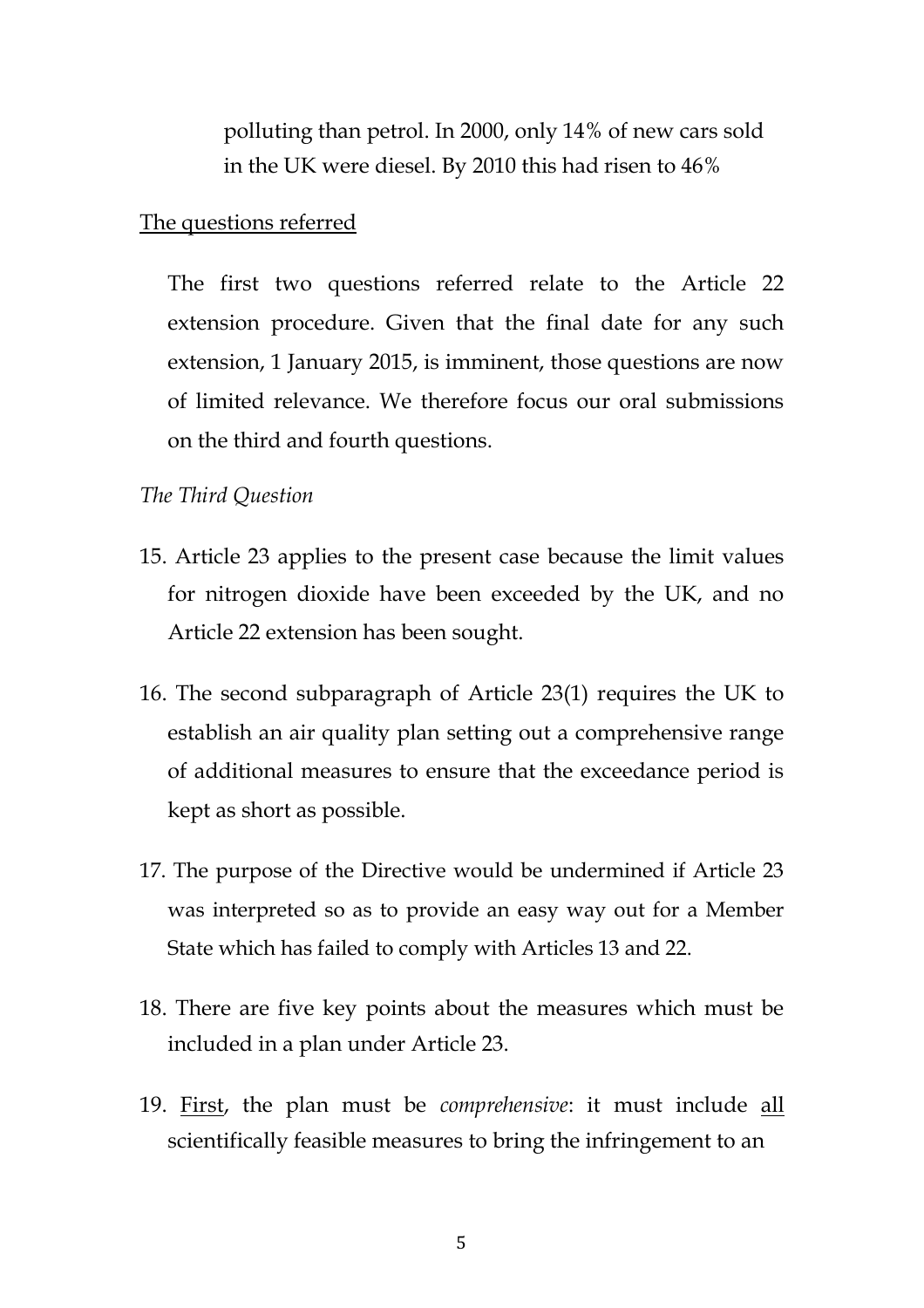end in the shortest time possible. It must be at least as rigorous as a plan submitted under Article 22.

- 20. Second, and contrary to the suggested approach of the UK Government, there is *no exception or limitation* in Article 13 for undesirable economic costs, or perceived political disadvantages. These factors were taken into account by the legislature when the limit value was set in 1999, and when it was reaffirmed in 2008, and applied equally to the whole of the EU. The limit value set was the maximum level judged permissible, in order to safeguard human health. It is not for a member state to second guess the legislative judgment that has already been made. The obligation under Article 13 is not qualified or conditional. In this regard it contrasts with the duty in Article 17 to take only those measures to attain *target* values which do not entail disproportionate cost.
- 21. Third, air quality plans must contain *formal commitments* to implement measures, and not mere aspirations. A promise to investigate a measure is insufficient.
- 22. Fourth, there must be a *clear timetable*. That timetable must commit to measures being implemented as soon as possible.
- 23. Fifth, the measures set out in a plan to ensure compliance in the shortest possible time must be *additional* to those measures that are already in place.
- 24. The plan prepared by the UK does not meet these requirements: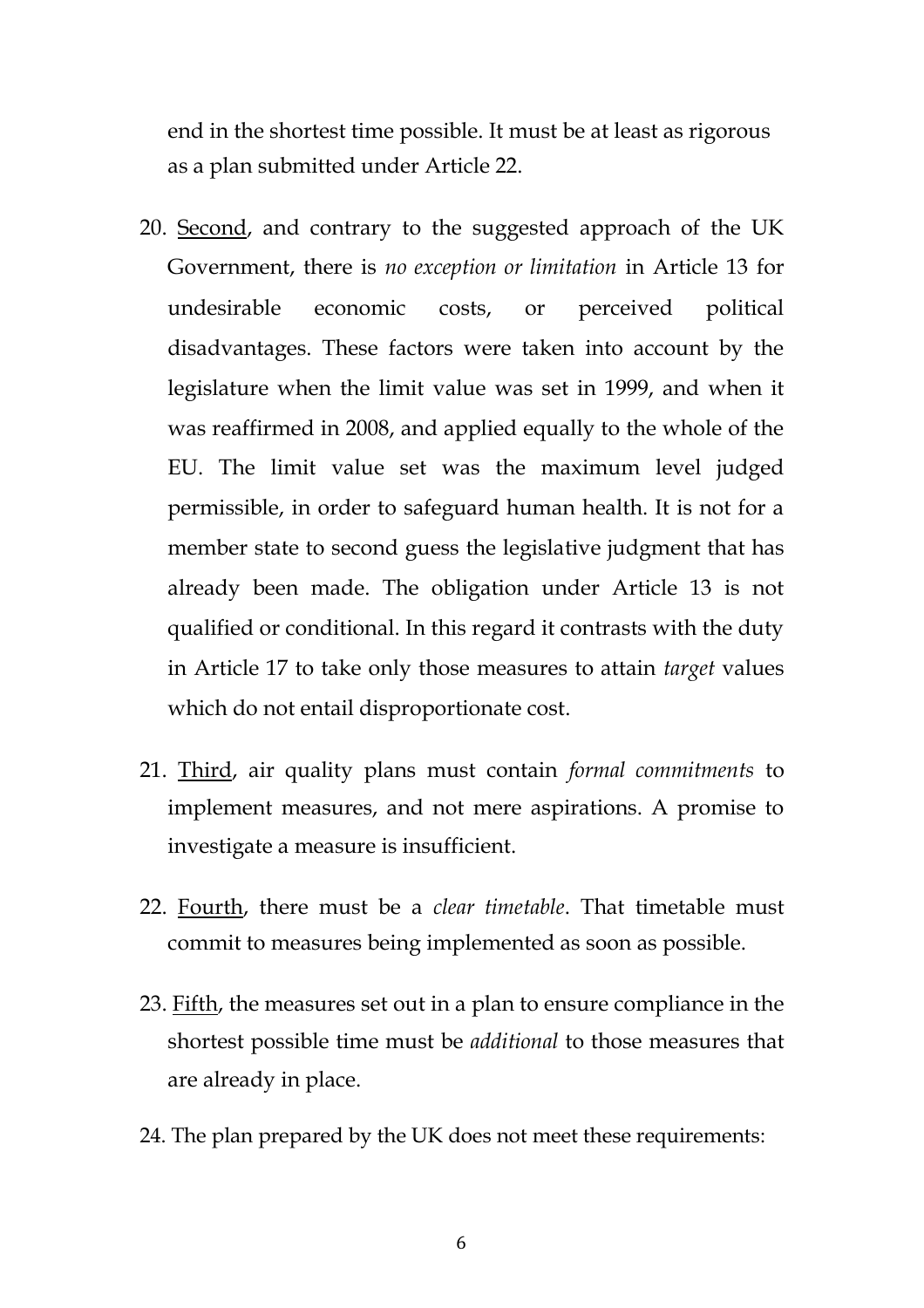- a. It contains only one additional measure: "investigating the feasibility" of a national framework for low emission zones.
- b. No formal commitment was made even to the one additional measure identified.
- c. No timetable was set for its implementation. Three years later, no national framework has been adopted. London remains the UK's only low emission zone. By contrast, Germany now has 48 low emission zones in place.
- d. A large number of other possible measures were excluded from the plan on the basis of an arbitrary cost limit of £80,000 per tonne.
- 25. Even the London zone has been inadequately implemented. An essential component of a national low emission zone framework is a certification scheme for vehicle retrofit equipment. Because of the Government's failure to establish such a scheme, the Mayor of London was forced to cancel the next phase of the London low emission zone, which would have applied nitrogen oxides emissions standards to all heavy duty vehicles from 2015. Now phase 5 of the zone will only apply to London buses, leaving nitrogen dioxide emissions from heavy goods lorries and coaches unregulated. By contrast, Germany's low emission zones set standards for all vehicles.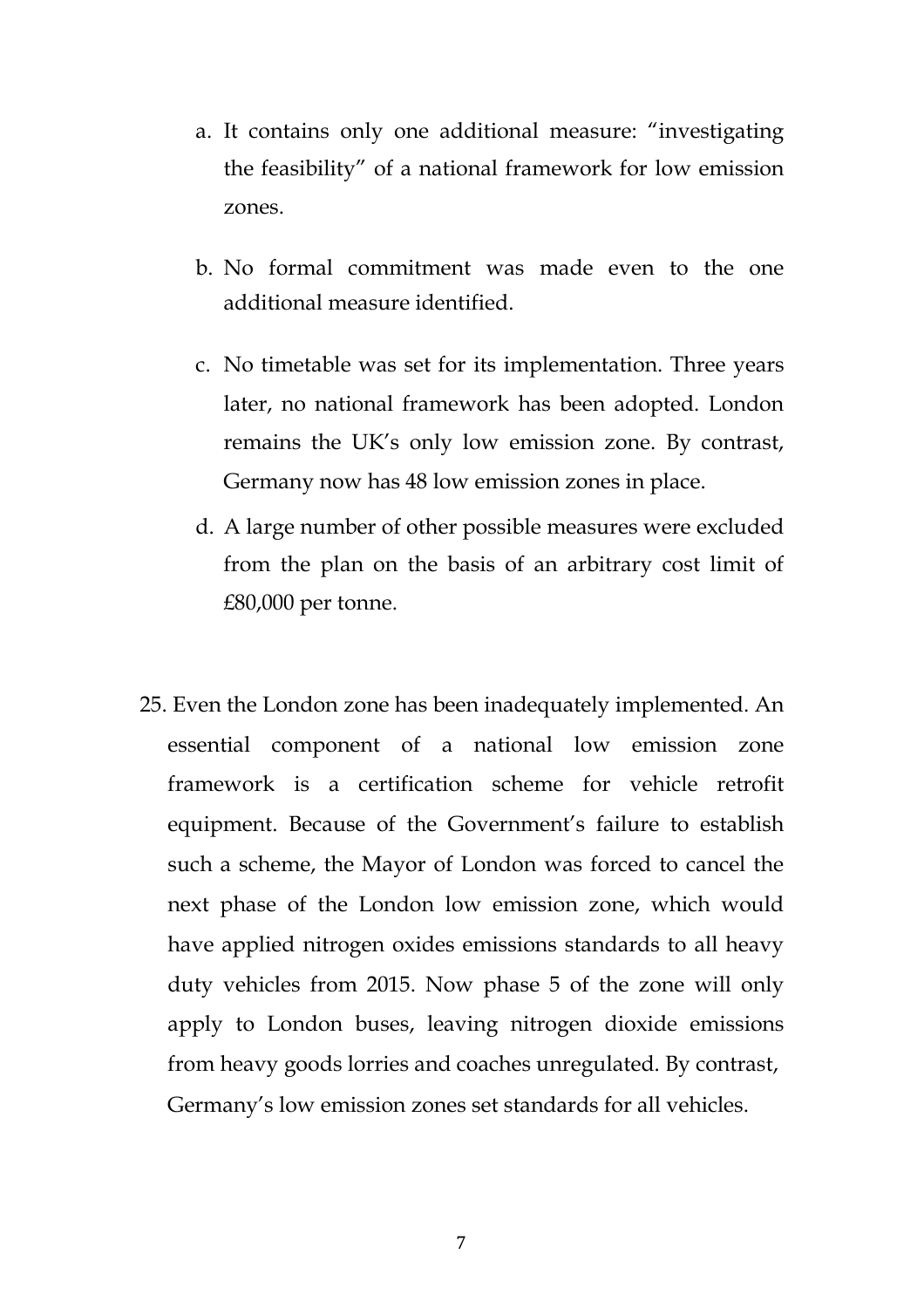26. The national framework was one of 14 national measures identified by the Mayor of London in his 2010 Air Quality Strategy as requiring Government implementation, in order to achieve compliance with the Directive by 2015. Most of these measures have not been implemented.

### *The fourth question*

- 27. The fourth question is of central importance. Despite the UK's admission of a breach of Article 13, the High Court and the Court of Appeal both declined to give any remedy in this case. While the UK Supreme Court made a declaration confirming the admitted breach of Article 13, it has not yet granted any relief to require the UK Government to meet its legal obligations.
- 28. The approach of the lower courts was said to be justified because the grant of relief raised complex political and economic questions, and would impose costs. As we have explained, such an approach fundamentally misunderstands the legislative scheme The hard political and economic judgments were taken at European level when the obligations in the Directive were formulated and reaffirmed. It is for national Governments and national courts loyally to enforce them, not to seek to reopen them. The UK has failed to persuade the EU to amend the legislation. It ought not in that situation be permitted to refuse to comply with it.
- 29. Neither does the fact that infraction proceedings have been commenced by the Commission relieve the national courts of